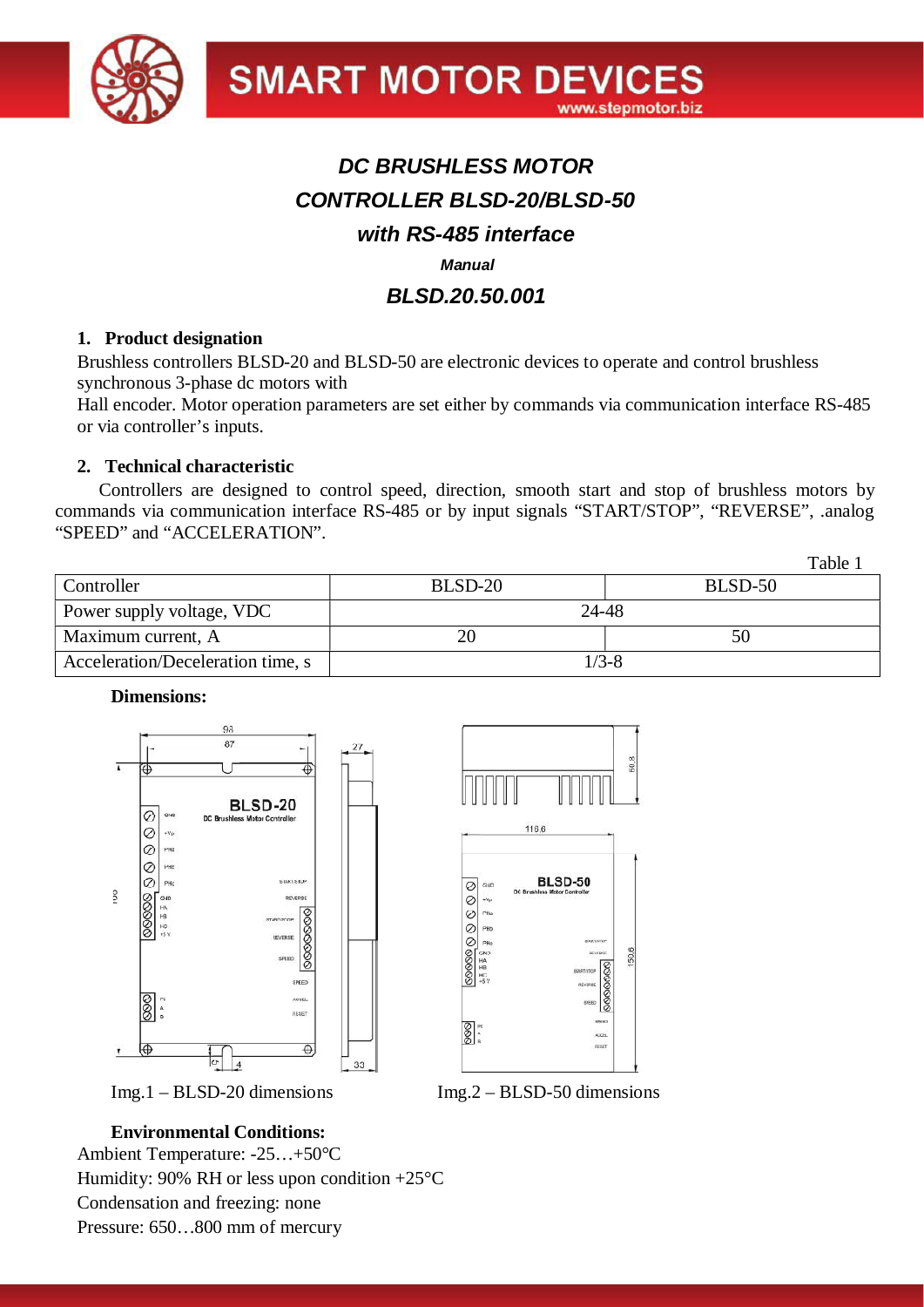

# **3. Construction and control elements**

BLSD-20 and BLSD-50 are designed as circuit plate with electronics elements, installed on a plate (BLSD-20) or a heatsink (BLSD-50) and covered with a metal case.

Besides electronic components, there are indicating and control elements, connection terminals and connectors on the board:

- terminal screws for power supply, brushless motor windings and encoder lines, and control circuit connection;
- · RS-485 terminals "PE" "A" and "B". USB plug for a computer connection;
- · Buttons "START/STOP", "REVERSE" and "RESET";
- Internal preset potentiometers to adjust speed "SPEED", acceleration and deceleration "ACCEL";
- LED for indication of the controller status.

**Control by inputs**: To adjust motor speed internal potentiometer "SPEED" and analog input "(0..5)V" are provided. To adjust acceleration and deceleration internal potentiometers "ACCEL" is provided. For sudden stop button "RESET" is intended. To change the direction button and input "REVERSE" are intended. To stat or stop motion button and input "START/STOP" are intended.

**Control by commands via RS-485:** The control is realized by commands, transferred from a host controller or a computer.

# **4. Assembly and connection.**

Please, learn this manual carefully before connection and assembly.

Please, wire just when power is off. Do not attempt to change wiring while the power is ON.

Please, provide a reliable contact in connection terminals. During wiring, please, observe the polarity and wire management.

# **4.1. Power supply and motor connection**



Connect brushless motor to the controller according to the scheme (image 3). Motor phases should be connected to the contacts  $3 - 5$  "PHa", "PHb", "PHc". Hall encoder lines should be connected to the contacts  $7 - 9$  "HA", "HB", "HC". GND of Hall encoder connects to the contact 6 "GND", supply voltage for Hall encoder connects to the contact 10 "+5V".

Connect power supply to the contacts 1 and 2 "GND" ("-") and "+Vp" ("+") according to the specification of the power supply unit. Input voltage range 24-48VDC is allowed. Connection wires should be suitable for the motor current.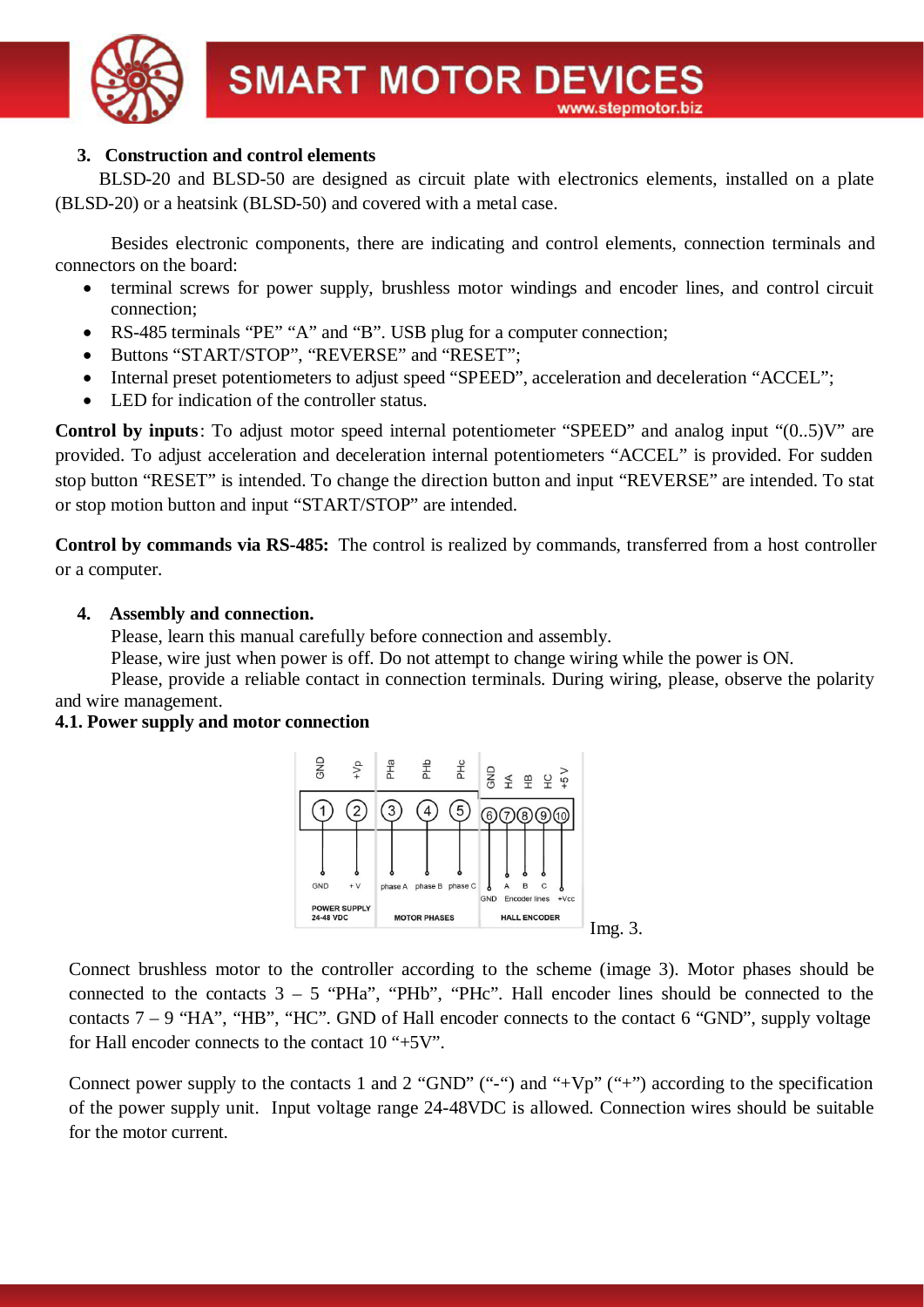

# **4.2. External control signals connection**

Make control signal wiring according to the image 4.

- external signal "START/STOP" – clean contact;

- external signal "REVERSE" – clean contact;

- external voltage source 0-5VDC or external potentiometer to provide analog speed control.



# **4.3. RS-485 communication interface connection**





Connect 2-wire cable to inputs A and B of the controller: data line  $A - t_0 A$  input, data  $B - t_0 B$  input. It is recommended to use twisted pair for connection A and B data lines. The terminal resistor Rt=120 Ohm is recommended to be used in case of long length of interface cable and in case of interferences.

Grounding GND allows reducing interferences. If needed connect GND of master device to GND of interface part of the controller – input PE according to the scheme on the image 5. Up to 256 controllers can be connected serial into the RS-485 network. Actually, the maximum number of slaves in the network depends on the master device.



Img.6 – connection to a computer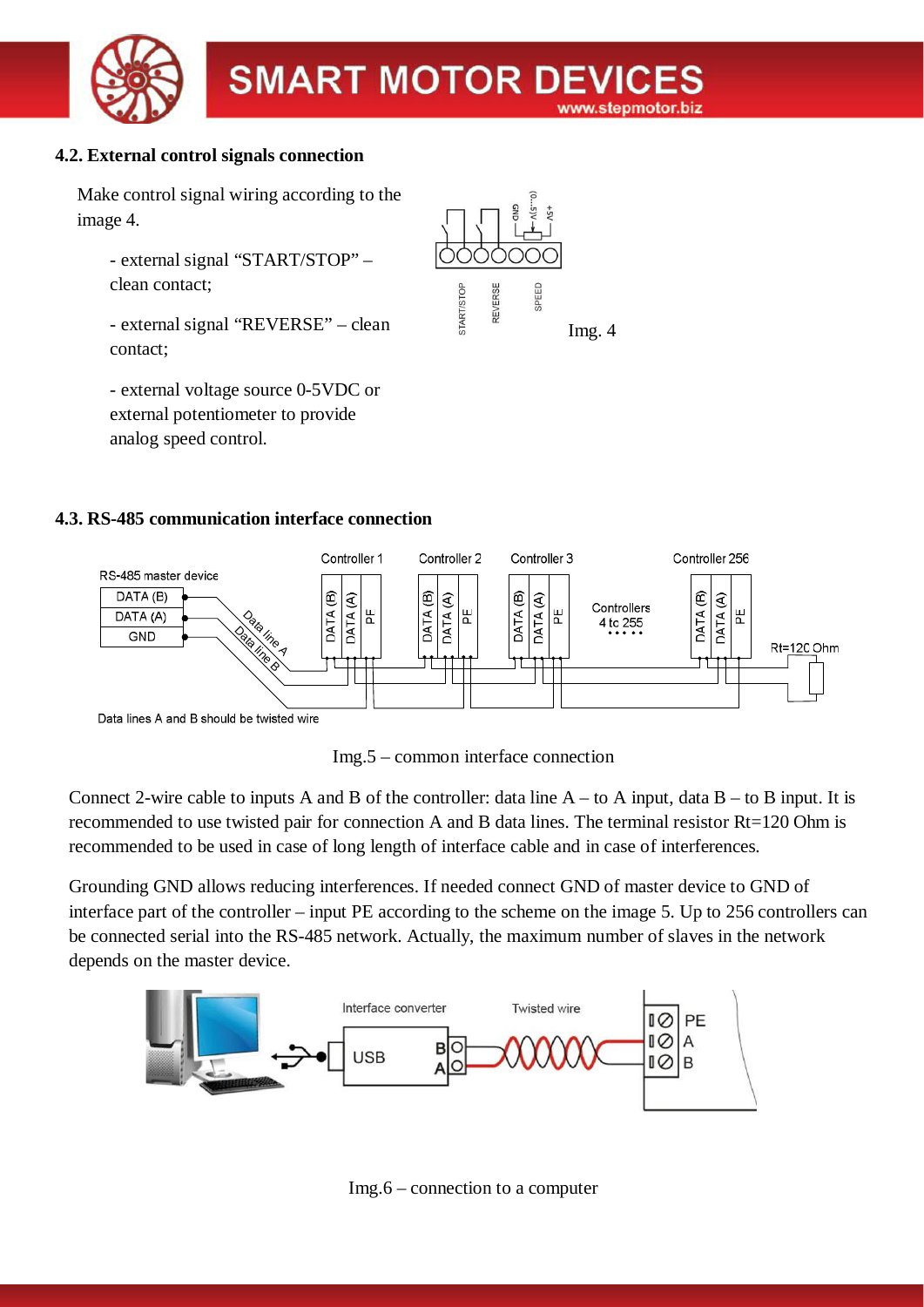

To connect BLSD controller to a computer interface converter is needed. The most popular are USB/RS-485 or RS-232/RS-485 converters, which allow control BLSD controller by virtual RS-232.

# **5. Operation**

Controller BLSD can operate as a standalone unit or be controlled via RS-485 communication interface. Controller modes are performed in the table 2 below:

Table 2

| N <sub>0</sub> | Mode                     | Enter to the mode                                                                                                                                   | LED indication                                                                                                                                                 |  |  |
|----------------|--------------------------|-----------------------------------------------------------------------------------------------------------------------------------------------------|----------------------------------------------------------------------------------------------------------------------------------------------------------------|--|--|
|                |                          |                                                                                                                                                     |                                                                                                                                                                |  |  |
| $\mathbf{1}$   | Standby                  | As power is on;<br>As button "START/STOP" pressed or<br>input activated (from modes 2, 3 or 4);<br>By command via RS-485 (from modes 2, 3<br>or 4). | • Green non-flashing LED light - for all<br>communication address except 0xFF.<br>• Green LED of the controller with 0xFF<br>communication address doesn't lit |  |  |
| $\overline{2}$ |                          |                                                                                                                                                     | LED flashing:                                                                                                                                                  |  |  |
|                | Setting<br>address       | communication   Command via RS-485 (from mode 1)                                                                                                    | $0.2$ s on $-0.2$ s off<br>LED on -<br>LED off<br>102s102s                                                                                                     |  |  |
| 3              | Standalone               | As button "START/STOP" pressed or input   LED flashing:                                                                                             |                                                                                                                                                                |  |  |
|                | operation                | activated (from modes 3 or 4)                                                                                                                       | $0.1s$ of f – 0.1s on – 0.1s of f – 0.7s on                                                                                                                    |  |  |
| $\overline{4}$ | Control via<br>interface | communication Command via RS-485 (from modes 3 or 4)                                                                                                | LED on<br>LED off<br>1s   01s   01s<br>0.7 s                                                                                                                   |  |  |

# **5.1. Before starting**

1) Make sure the power supply is turned off. Please, wire just when power is off.

2) Chose the operation mode – see table 2.

- If standalone operation mode chosen, please, chose the speed adjusting method:
	- Internal potentiometer additional connection doesn't required.
	- External potentiometer connect potentiometer to the "SPEED" contacts " $(0...5)V$ " and "+5V" image 4. The internal potentiometer "SPEED" should be turned to the end left position. The minimum resistance of the potentiometer corresponds to the maximum motor speed. Increasing resistance leads to reducing motor speed.
	- Analog signal 0-5VDC connect the source of analog signal 0-5VDC to the "SPEED" contacts: "-" to the "GND" contact and "+" to the " $(0...5)$ V" contact – image 4. The motor speed is proportional to the signal voltage.

If control via communication interface chosen, please, make communication wires according to the section "4.3. RS-485 communication interface connection".

3) If needed, connect control elements to the "START/STOP" and "REVERSE" contacts – image 4.

4) Make motor and power supply wiring according to the section 4.1.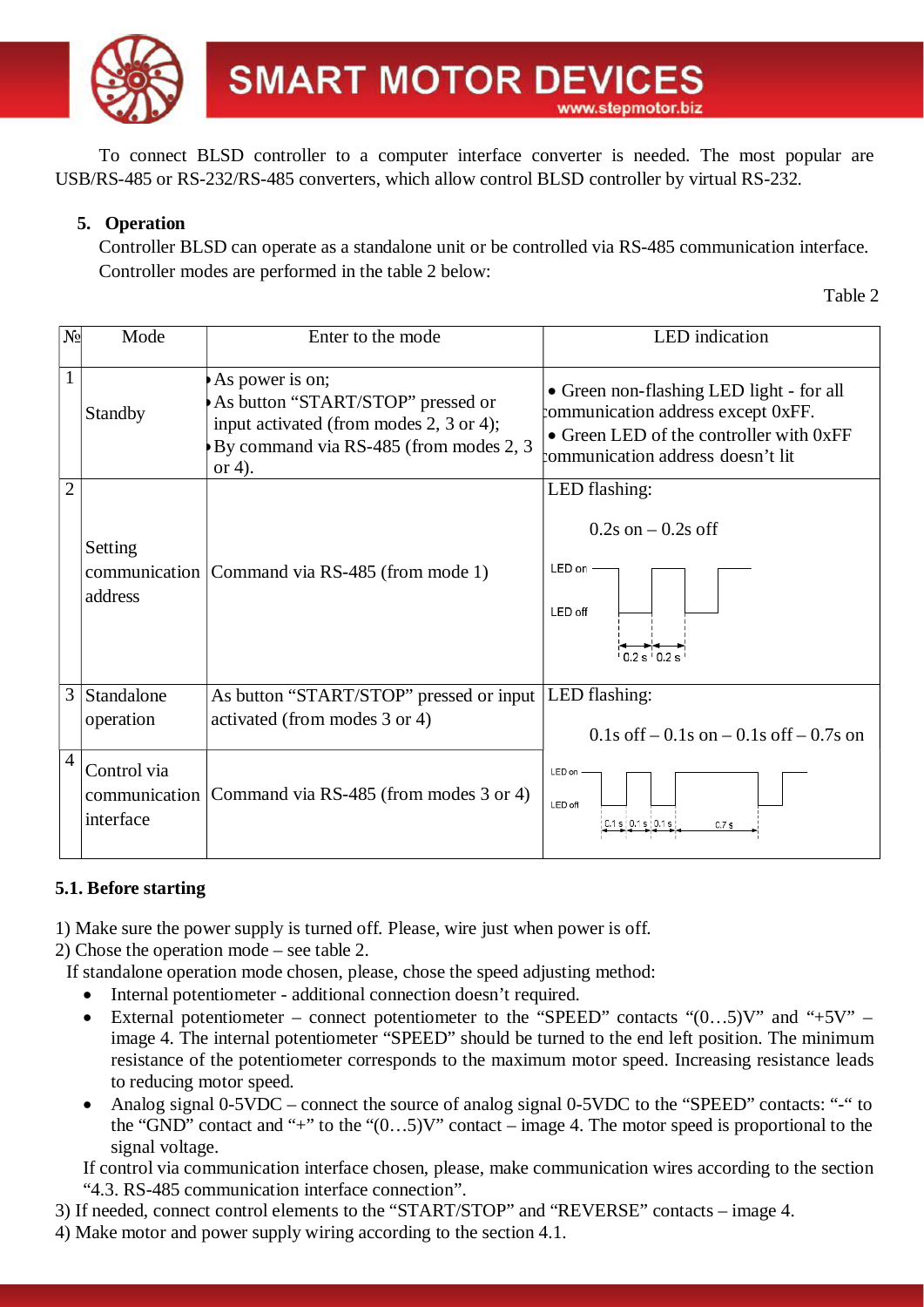

5) Turn on the power supply.

# **6. RS-485 data communications protocol**

The control via interface is performed as command setting and executing. To control from a computer a converter is required (doesn't the part of the set), communication via virtual RS-232.

#### **6.1. Port settings**

|                     | Table 3 - port settings: |  |  |
|---------------------|--------------------------|--|--|
| Baud rate (Bitrate) | 9600 Bps                 |  |  |
| Bits in byte (Data) |                          |  |  |
| Parity              | N٥                       |  |  |
| <b>Stop Bits</b>    |                          |  |  |

# **6.2. Commands frame format**

Every command consists of 4 or 5 bytes and has the following frame format:

Table 4 – command frame format

|        |                                  |              |        | commune nume for      |
|--------|----------------------------------|--------------|--------|-----------------------|
| Byte   | Byte 2                           | Byte 3       | Byte 4 | Byte 5                |
| Header | Controller communication address | Command code | Datas* | <b>CRC</b>            |
| 0xE6   | 0xFF                             | See table 5  | 0xFF   | See the section $6.3$ |

For the command "status scan" (byte  $3 = 0x50$ ) – Byte 4 is omitted.

As a reply to the command "status scan" (byte  $3 = 0x50$ ) the controller in time less 50ms send current data about speed, direction, speed stabilization, encoder pulses and revolutions counter.

As the reply sent, the controller sets the revolution counter to zero and start counting again.

The reply frame has 5 bytes (1 byte header, 3 bytes data and 1 byte CRC), form is on the image 7.







For other command the controller send 4 bytes reply except of command "Cancel setting address " (0xA1). The reply frame has 4 bytes (1 byte header, 2 bytes data and 1 byte CRC). Commands and reply list are introduced in the table 5.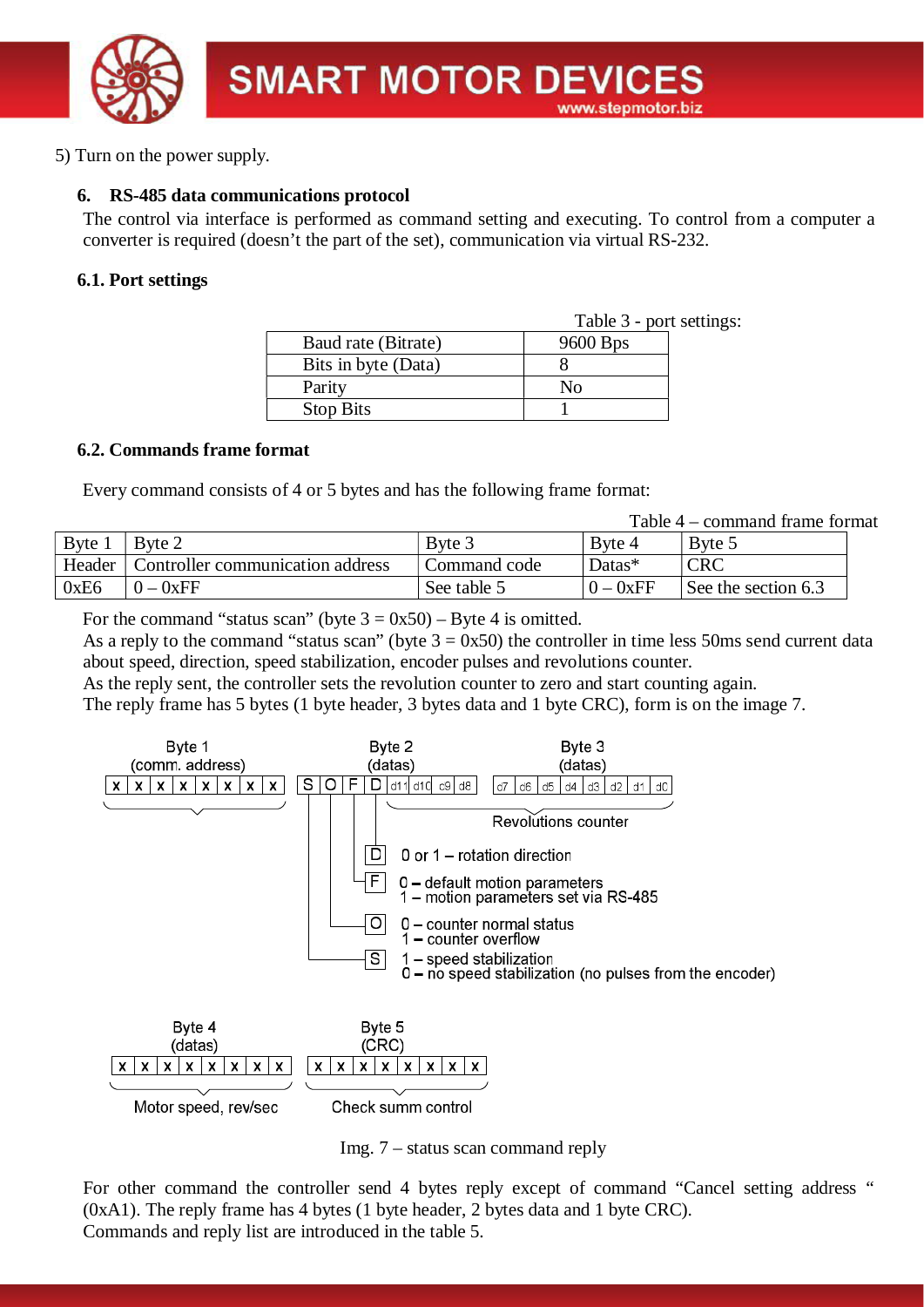

# **SMART MOTOR DEVICES**

www.stepmotor.biz

|                                                                                         |      |                                                |                                                                    |                                           | Table $5$ – command list  |
|-----------------------------------------------------------------------------------------|------|------------------------------------------------|--------------------------------------------------------------------|-------------------------------------------|---------------------------|
| <b>Command</b>                                                                          |      | <b>Reply</b>                                   |                                                                    |                                           |                           |
| <b>Function</b>                                                                         | Code | Data                                           | Code                                                               | Data 1                                    | Data 2                    |
| Set new communication<br>address (accepted just by<br>controllers with address<br>0xFF) | 0xA0 | New address<br>$0 - 0xFE$                      | 0xA0<br>(after accepting new<br>address, please, see<br>section 7) | <b>New</b><br>address<br>$0 - 0xFE$       | 0x00                      |
| Cancel setting address<br>(accepted just by controllers<br>with address 0xFF)           | 0xA1 | Any                                            | No answer                                                          |                                           |                           |
| Encoder pulses per<br>revolution                                                        | 0xA2 | Usual 3,<br>$0 - 0xFF$                         | 0xA2                                                               | 0x00                                      | Specified<br>pulses/rev   |
| Set speed, rev/sec                                                                      | 0xA3 | $0 - 250$                                      | 0xA3                                                               | 0x00                                      | Specified speed           |
| Set acceleration                                                                        | 0xA5 | $1 - 24$                                       | 0xA5                                                               | 0x00                                      | Specified<br>acceleration |
| Set deceleration                                                                        | 0xA6 | $1 - 24$                                       | 0xA6                                                               | 0x00                                      | Specified<br>deceleration |
| Set direction                                                                           | 0xA7 | $0$ or $1$                                     | 0xA7                                                               | 0x00                                      | Specified<br>direction    |
| Status scan                                                                             | 0x50 | Don't send<br>this byte for<br>0x50<br>command | $Status + Counter$<br>most significant 4<br>bits (image 7)         | Counter<br>least<br>significant<br>8 bits | Actual speed              |
| <b>Start motion</b>                                                                     | 0x51 | Any                                            | 0x51                                                               | 0x00                                      | Any                       |
| Stop motion, go to standby<br>mode                                                      | 0x52 | Any                                            | 0x52                                                               | 0x00                                      | Any                       |

Command data is one byte only, so every data should be send as integer value. Please, mind resolution of data. For example, it is 1 rev/sec for speed command.

# **6.3. CRC – check sum control calculation.**

The final byte of every command and reply frame is CRC. The CRC calculation algorithm is follow: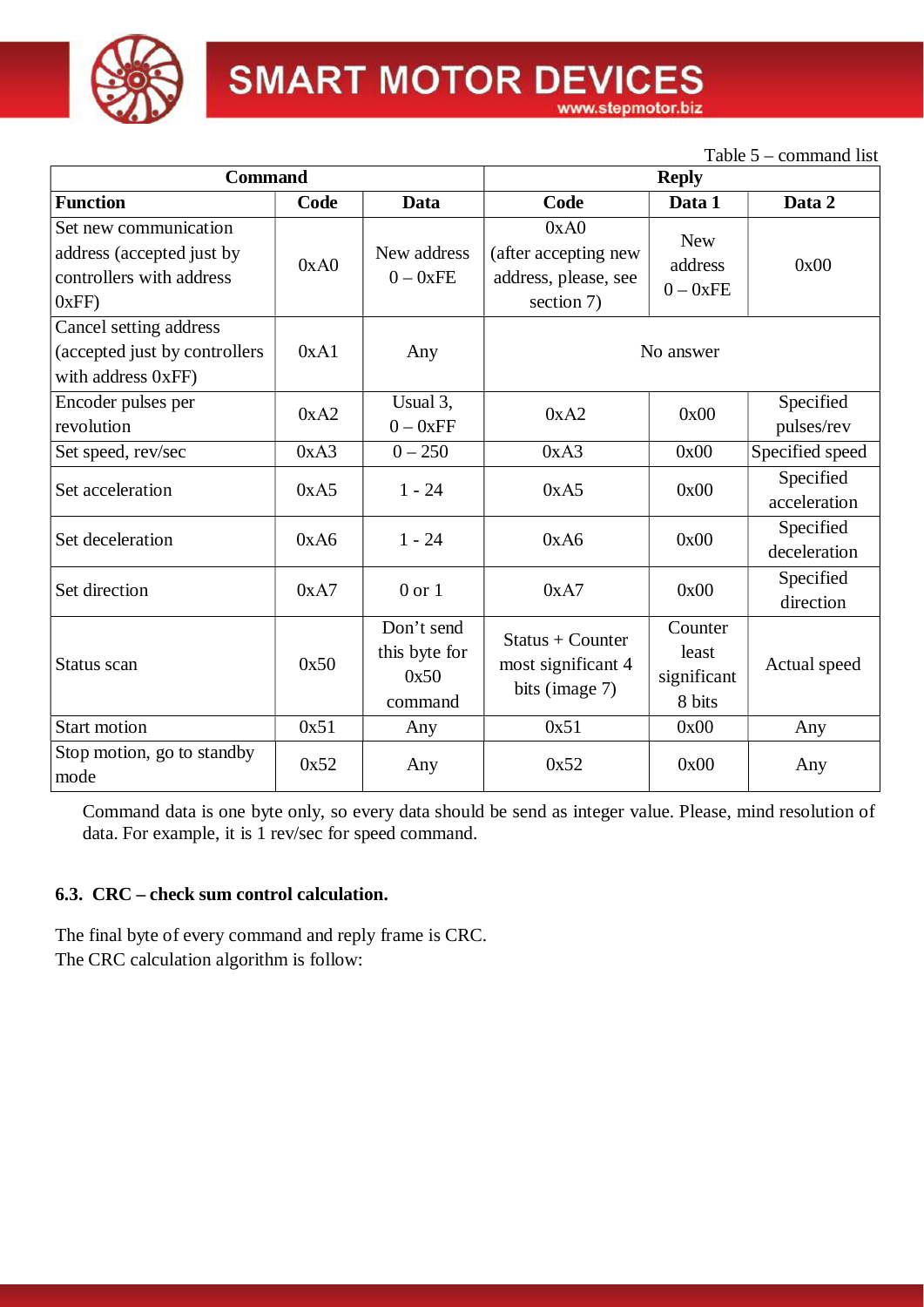

unsigned char OWI\_ComputeCRC8(unsigned char inData, unsigned char seed)

```
 unsigned char bitsLeft;
            unsigned char temp;
           for (bitsLeft = 8; bitsLeft > 0; bitsLeft--)
\{temp = ((seed \land inData) & 0x01);
                if (temp == 0)
 {
                      seed \gg=1;
 }
                 else
 {
                      seed \uparrow = 0x18;
                      seed \gg=1;
                      seed |= 0x80; }
                inData \gg=1:
           }
            return seed;
```
Byte 1 of the frame (0xE6 – header) is not involved to the CRC calculation.

At the function start inData is byte 2 of the frame – address, seed  $= 0$ . The function result is seed1=CRC1 from one byte.

The second iteration – at the function start seed=seed1 and Indata=byte 3 (command). The function result is seed2=CRC2 – from two bytes.

If CRC is calculating for the "Status scan" (0x50) function, the final CRC=CRC2, calculation completed. For other commands CRC should be calculated with one more iteration: at the function start seed=seed2 and Indata=byte 4 (data). The function result is seed3=CRC3 – from three bytes – calculation completed, CRC=CRC3.

# **7. Communication address**

}

{

Every controller to use communication interface should have own unique address. The maximum number of controllers in the network is 255. At the moment the power is on, the program in the controller checks if there is valid address (0x00 to 0xFE) in the memory. If there is such valid address in the memory, controller turns on the LED, if there is not valid address, the LED is turned off.

The default address of controller is 0xFF. It should be changed to any other valid address in range 0x0 to 0xFE to provide control via communication interface.

# **7.1 Set new communication address**

The new communication address is set by command 0xA0 (see section 6 and table 5). Just controllers with default address  $0xFF$  in standby mode accept this command.

To change the default address to a valid one, the command "0xA0" with address 0xFF should be sent to the controllers. All controllers in the network with default communication address 0xFF start LED flashing (0.2sec period).

The operator should press the "START/STOP" button at the controller that should receive the new address. The LED of the controller with new address stops flashing and turns on. At the moment the controller with new address sends the reply as a confirmation of accepting and saving new address. Please, see section 6 and